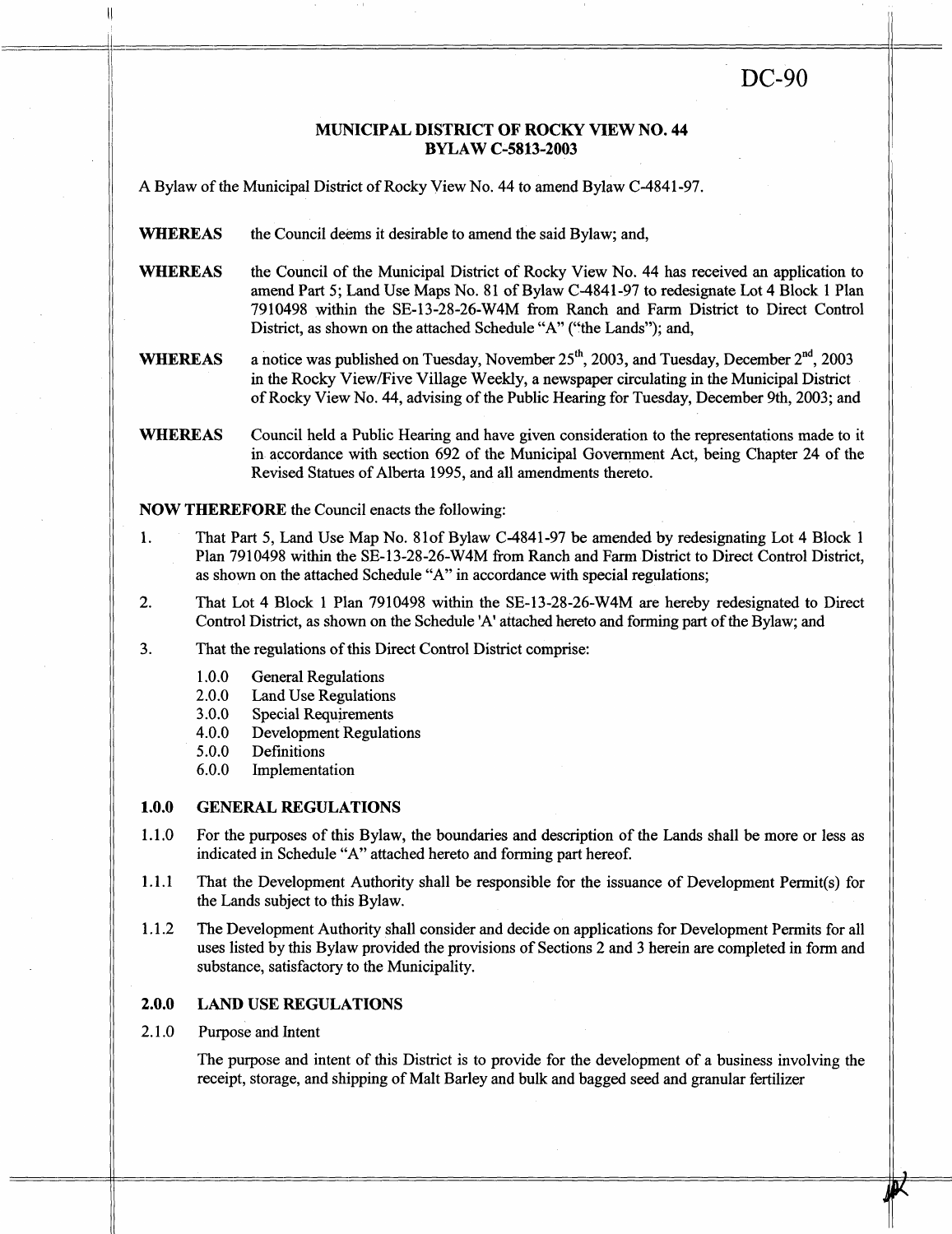DC-90

### **2.1.0**  2.1.1 2.1.2 2.1.3 2.1.4 **2.2.0**  2.2.1 2.2.2 2.2.3 2.2.4 2.2.5 2.3.0 **3.0.0**  3.1 .O 3.1.1 3.1.2 **4.0.0**  4.1 .O 4.1.1 4.1.2 **5.0.0**  5.1.0 **6.0.0 Uses**  Bulk storage, processing and distribution of Malt Barley Bulk storage, processing and distribution of seed and granular fertilizer Agriculture, general Signs **Minimum Requirements**  Parcel Size: (a) Lot 5 - 15,800 sq. m (170069.78sq. **ft.)**  (b) Lot **6** - 10,220 sq m ( 1 10007.16 **sq. ft.)**  (a) 55 m(180.44 feet) (a) 25 m (82 **fi.)**  (a)  $10 \text{ m}$  (32.8 ft.) (a) Lot  $5 - 1$  m (3.2 ft.)<br>(b) Lot  $6 - 0.66$  m (2.2 ft.) Lot  $6 - 0.66$  m (2.2 ft.) Width: Yard, Front: Yard, Side: Yard, Rear: Maximum Requirements: Height of Buildings: (a) (b) grain elevators and feed mills: 46.0 m (150.9 ft.) all other: 12.0 m (39.4 ft.) **SPECIAL REGULATIONS**  *Landscaping:*  a) a minimum of 10% of the *site shall* be *landscaped* in accordance with the plan approved by *the Development Authority. Outside Storage:*  a) all sites *abutting* a residential district *shall* be buffered and screened to the satisfaction of the Garbage and waste must be stored in weatherproof and animal proof containers. **DEVELOPMENT REGULATIONS**  *Development Authority*  No Development Permit for any use or *development* or *building* permit for any *building* shall be issued by the Development Authority and no *development* shall occur on the lands until: All other requirements of this Bylaw have been satisfied to the satisfaction of the Development Authority. The Applicant shall prepare an emergency response plan to the satisfaction of the Municipal Fire Chief, prior to the issuance of any Development Permit for the lands. **DEFINITIONS**  Unless otherwise defined in this Bylaw, all words and uses shall be defined **as** per Section 8 (Definitions) of Bylaw C-4841-97. **IMPLEMENTATION**

6.1 .O The bylaw comes into effect upon the date of its third reading.

 $\parallel$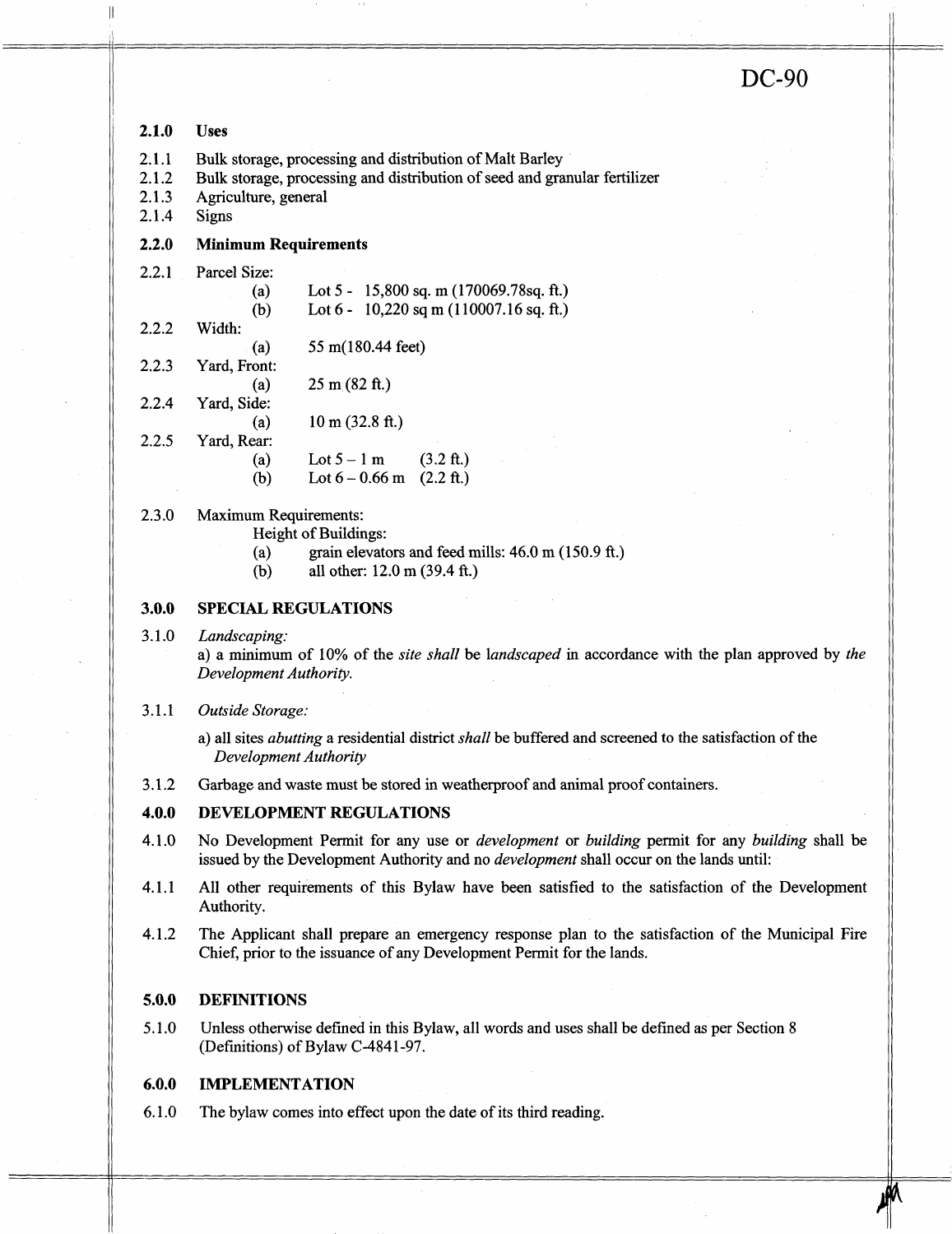DC-90

**File: 08113014 2003-RV-086** 

First reading passed in open Council, assembled in the City of Calgary, in the Province of Alberta, on November  $4^{\text{th}}$ , 2003, on a motion by Councillor Konschuk.

Second reading passed in open Council, assembled in the City of Calgary, in the Province **of** Alberta, on December **9',** 2003 on a motion by Councillor Konschuk.

Third reading passed in open Council, assembled in the City of Calgary, in the Province of Alberta, on December  $9<sup>th</sup>$ , 2003, on a motion by Councillor Cameron.

LREE DEPU **RI** 

MUNICIPAL SECRITARY